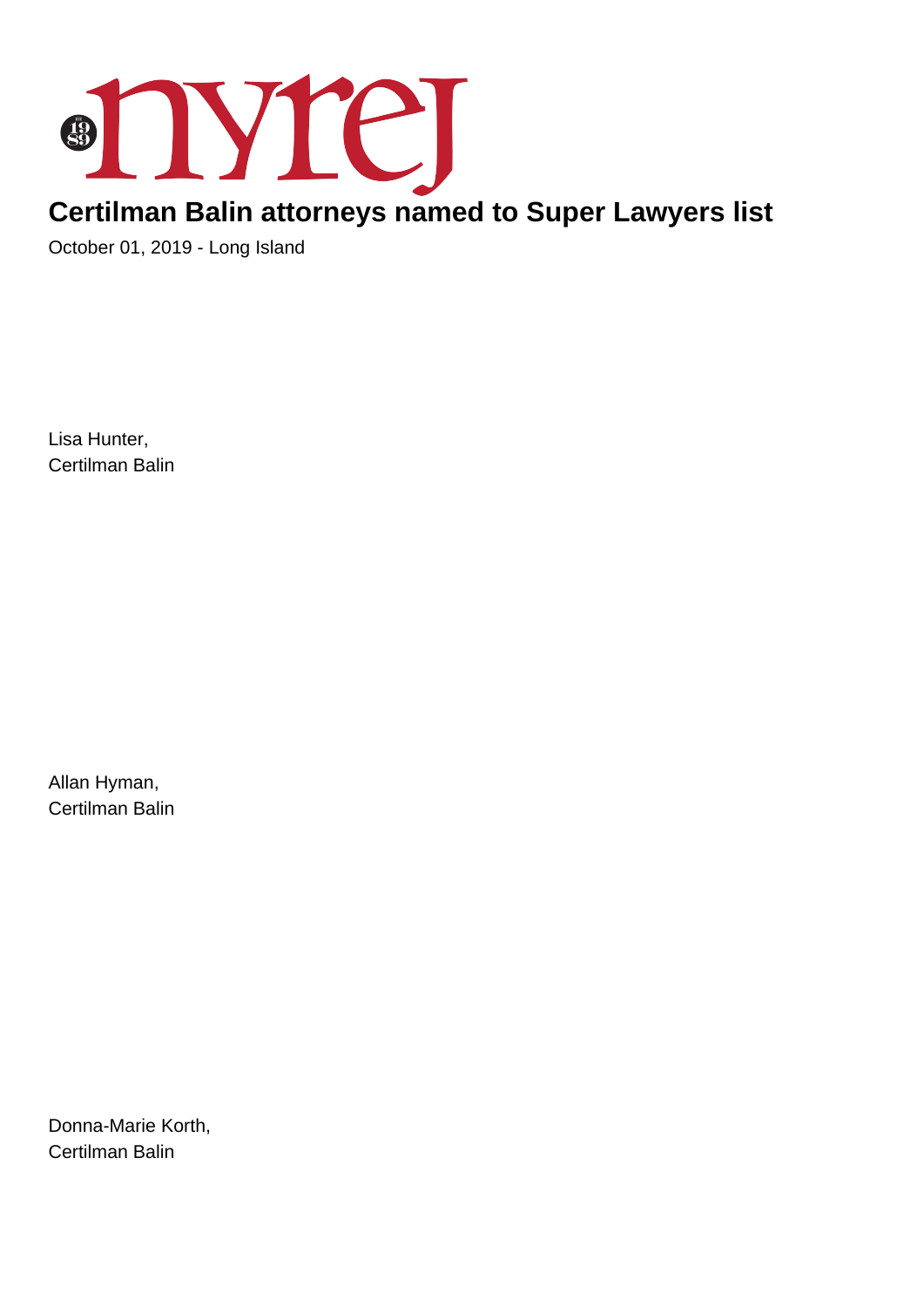East Meadow, NY According to Certilman Balin Adler & Hyman, LLP, Lisa Hunter, Allan Hyman, Donna-Marie Korth, Jaspreet Mayall, Thomas McNamara. Douglas Rowe, Howard Stein and Paul Sweeney have been named to the 2019 New York Metro Super Lawyers list, and Rebecca Brodsky, Heather Gauweiler, Kimberly Klein, Rebecca Sklar, Darren Stakey, and Nicholas Venditto were named to the 2019 Rising New York Metro Stars list.

The honor recognizes top lawyers in their respective areas of practice. The review and selection process includes a statewide nomination process, peer review by practice area and independent candidate research. Due to the nature of the nomination and review process, only 5% of lawyers in the NY metro area are named to the list.

Named to 2019 NY Metro Super Lawyers List

Hunter, a partner in and co-chair of the trusts and estates and elder law practice groups, concentrates in all aspects of trusts, estates, tax, and succession planning, primarily for high net worth individuals. She also holds the degree of Master of Laws in Taxation from NYU. She is a member of the Nassau County Bar Association.

Hyman is a senior partner and practices in the firm's litigation, real estate tax certiorari, and condemnation law departments. He has obtained millions of dollars of tax refunds and savings for clients during his 50-year professional career. A graduate of Syracuse University, B.A., Hyman also holds a juris doctorate from St. John's University Law School.

Korth is a partner in the commercial, banking and real estate litigation practice group, and is a certified mediator. She graduated, magna cum laude, from St. John's University with an undergraduate degree in Accounting and graduated, with honors, from that University's School of Law.

Mayall is a partner in the telecommunications group and debtor/creditor rights and bankruptcy group. He earned his bachelor of Business Administration from Hofstra University in 1988 and his juris doctorate from the Hofstra University School of Law in 1991.

McNamara's practice encompasses a broad range of commercial litigation and arbitration, including issues related to banking, creditors' rights, contracts, business divorce, real estate, employment, trade secrets, trust and estates, and insurance, as well as corporate, securities, shareholder, partnership, and antitrust matters. He graduated with honors from the University of Chicago, where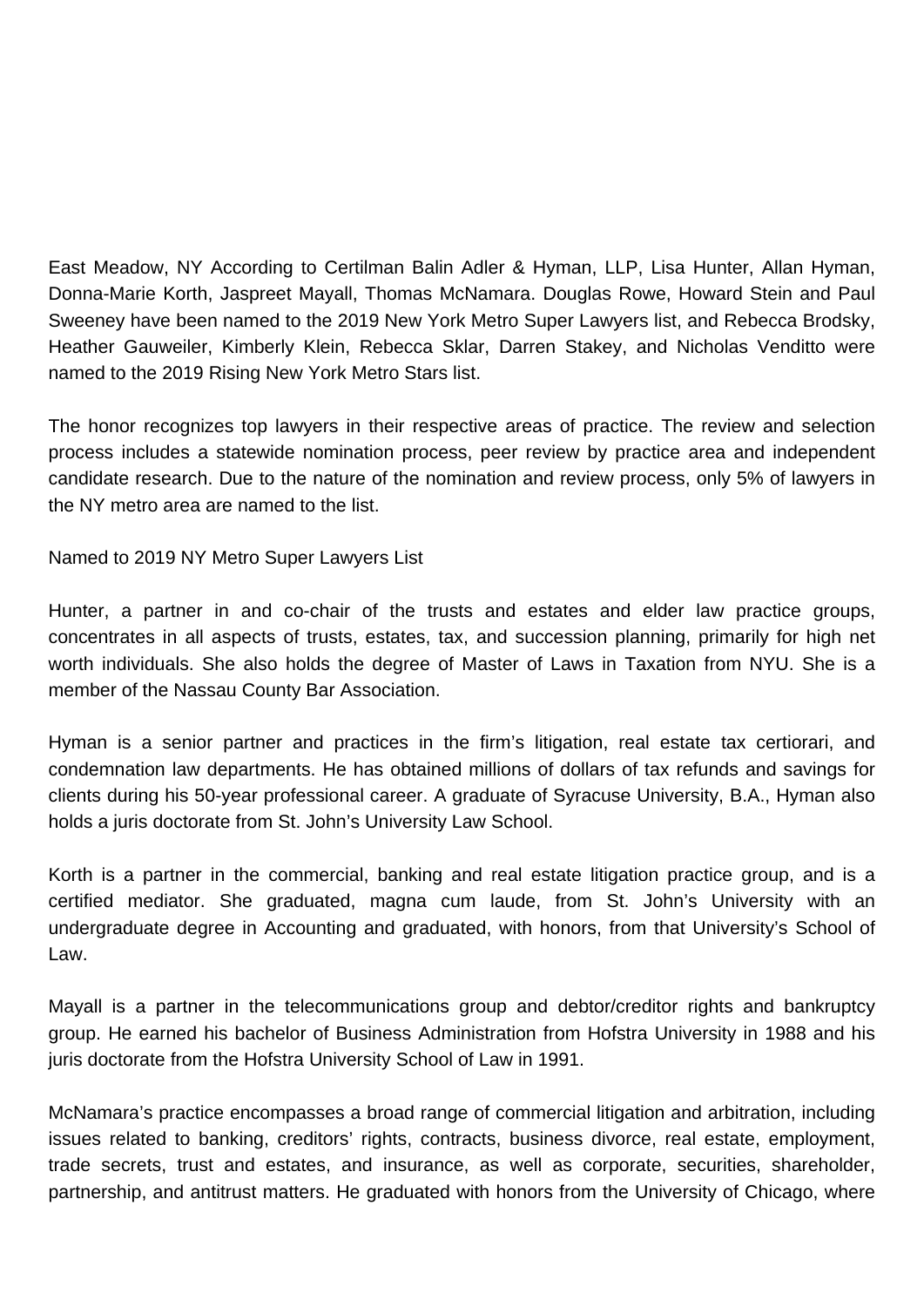he majored in Economics, and earned his law degree from New York University School of Law in 1980.

Rowe is a partner in the labor and employment practice group. In 1981, he earned his juris doctor from Brooklyn Law School. He holds a bachelor of science in Accounting from the University of Maryland.

Stein is managing partner of the real estate practice group where he concentrates on matters related to real property acquisitions, development, sales, leasing, real estate finance and loan workouts. He is a 1975 graduate of the University of Rochester where he now serves as a member of their George Eastman Circle and earned his law degree from Case Western Reserve University in 1978.

Sweeney is a partner in the litigation practice group and represents clients in a range of commercial litigation matters before state, federal and appellate courts. He earned his juris doctor, cum laude, from Fordham University School of Law in 1992 and his bachelor of arts from the University of Vermont in 1987.

Named to NY Metro Rising Stars List

The selection process for the Rising Stars list is the same as the Super Lawyers selection process, with one exception: to be eligible for inclusion in Rising Stars, a candidate must be either 40 years old or younger or in practice for 10 years or less. All attorneys first go through the Super Lawyers selection process. Those who are not selected to the Super Lawyers list, but who meet either one of the Rising Stars eligibility requirements, go through the Rising Stars selection process. While up to five percent of the lawyers in the state are named to Super Lawyers, no more than 2.5 percent are named to the Rising Stars list.

Brodsky is of counsel in the real estate practice group. She represents clients in both commercial and residential transactions and has experience with the closings of single family homes, cooperative apartments and condominiums, along with commercial property and construction loans. Brodsky earned her Juris Doctor from the University of Miami School of Law and her bachelor of arts from Emory University.

Cronin is a partner in the firm ' tax certiorari and condemnation law practice group. He represents owners of various types of commercial property in real estate tax review proceedings throughout the State of New York. His thorough knowledge of Nassau County's tax lien laws has helped property owners in Nassau to obtain further reductions in real estate taxes. Cronin also represents claimants in Eminent Domain proceedings throughout the State of New York. He earned his Juris Doctor, magna cum laude, from Fordham University School of Law and his Bachelor of Arts, magna cum laude, from Hofstra University.

Gauweiler is a partner in the banking and commercial lending department and concentrates on the representation of institutional and private lenders in all aspects of complex commercial real estate